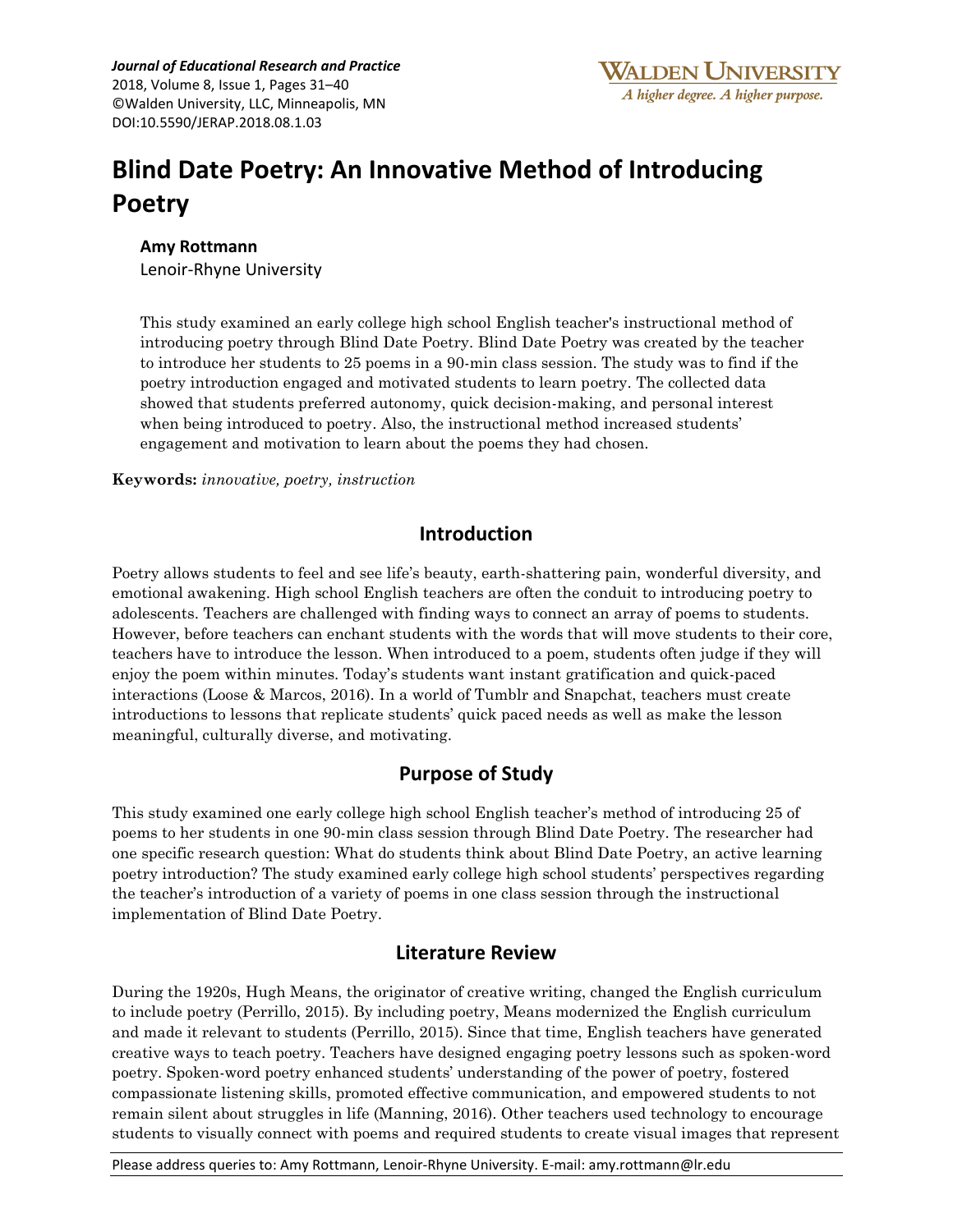the poetry in graphs, charts, or tables (Lynch, 2015). English teachers have also used digital media tools in their lessons requiring students to design digital stories to illustrate a poem's message, tone, and imagery (Emert, 2015). Teachers have combined poetry and works of art to engage students in expressing themselves and building their self-efficacy (Gulla, 2015). Many of these lessons generated active learning, which required students to become actively engaged in the learning process (Center for Research on Learning and Teaching, n.d.).

However, every great lesson must first be introduced, and as experienced teachers know, student motivation concerning a lesson is often ignited based on the introduction. Jordan created a poetry curriculum called "Poetry for the People," which provided students with collections of poems that represented the changes in society to foster interest (Jocson, 2005). The curriculum encompassed democracy, multiculturalism, and community, but it started with reading about the ground rules: the people, building trust in the community, and connecting to strangers (Jocson, 2005). Instead of starting with rules as the introduction, researchers such as Lee (1995) suggested culturally based cognitive introductions. Lee conjectured that culturally based introductions provided students the ability to connect poetry and develop problem-solving skills.

Discussion-based introductions have also been implemented by teachers to introduce poetry because they increase literacy performance across genders and ethnicity (Applebee, Langer, Nystrand, & Gamoran, 2003; Somers, 1999). Poetry centers are another method teachers have used to introduce poetry because they allow all students to explore poems on their own (Somers, 1999). Introducing or creating an effective hook is a key instructional component in lesson planning because a hook engages students in the lesson right away. High school English teachers face an uphill battle in creating innovative methods to hook students into wanting to explore poetry, but teachers continue to reinvent their methods in order to create an engaging introduction.

#### **Method**

#### **Instructional Strategy**

The study examined the introduction to poetry through the implementation of Blind Date Poetry. Hardison, an African American third-year teacher in a small rural county in North Carolina, created Blind Date Poetry. She designed it to introduce her high school students to 25 poems in a 90-min class session (see Appendix A). The following information outlines the implementation of Blind Date Poetry, as it is a key component of the study.

As part of the lesson, Hardison transformed her classroom into a café. The desks were pushed together to make two-seater tables, and flowers were placed in the center. A bowl of mints was also on the desks because as Hardison said, "Poems are 'mint' to be shared, and you are dating, so you don't want your breakfast breath interrupting your date." Each table also had two or three envelopes on it, each of which had five to seven words written on it. A poem was inside each envelope, and the words on the front of envelope represent the poem's tone, subject, mood, and so on. In typical blind dates, a person is usually set up by a friend who would provide a few key facts about the other person beforehand.

Blind Date Poetry provided students 4 min to read at least two of the three poems placed on the table. Students decided which two poems to read from the keywords on the front of the envelope. Each student rated the poems they read on a handout (see Appendix B). After the students rotated to each table and read and rated at least 20 poems, they listed the top three poems that they enjoyed or connected to. The next day, Hardison gave students their poetry match, and students spent the next 2 weeks analyzing their chosen poem. The poem analysis was not a part of the current research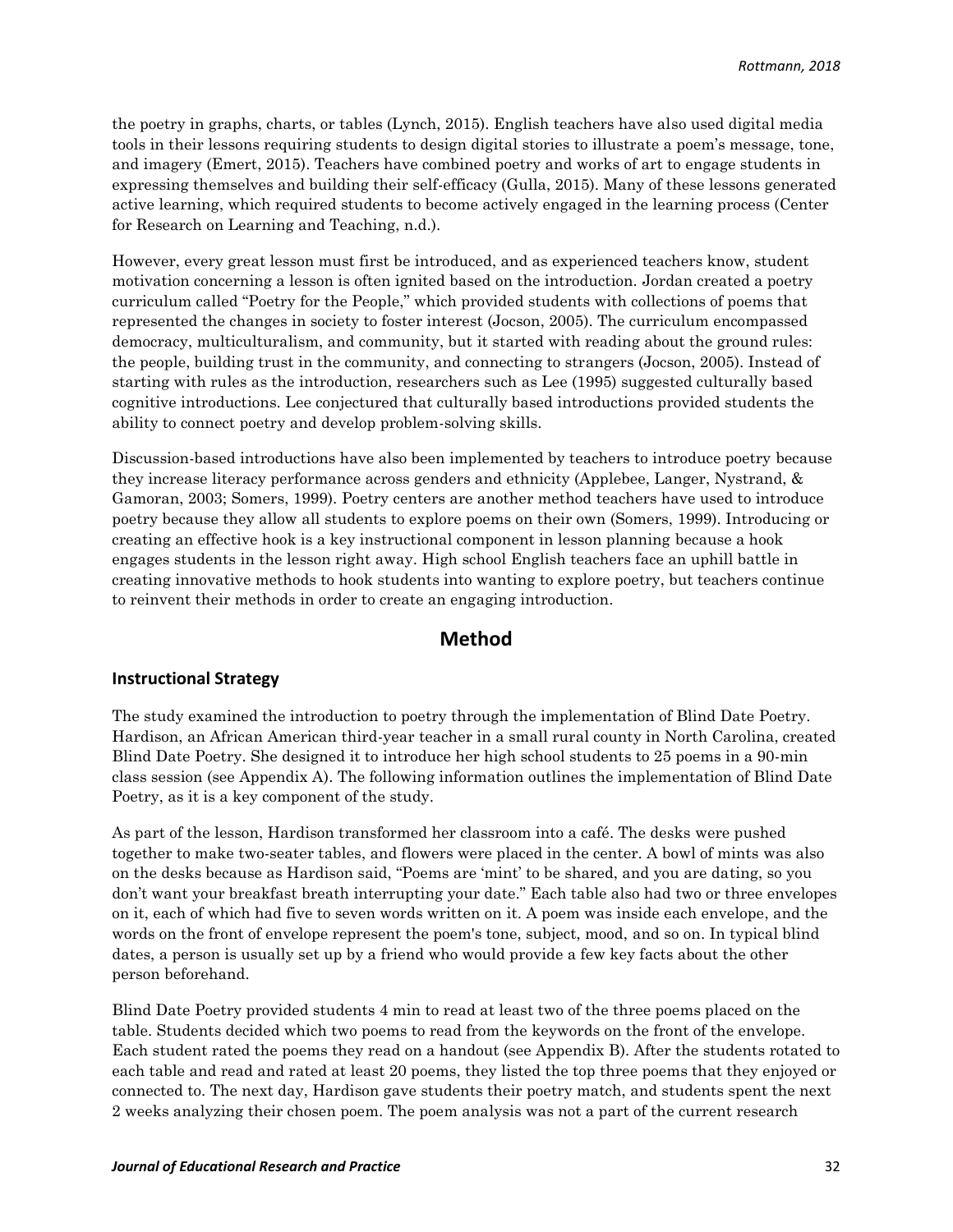study, but the researcher wanted to provide a brief explanation of what students would be doing with their assigned poem after the introduction lesson.

#### **Participants**

Thirty-one 12th-grade students attending a small rural North Carolina early college high school participated in this study. An early college high school provides high school students the opportunity to prepare and take college-level courses during their high school years. The school's enrollment at the time of the study was 176 students. The total school student body demographic represented a diverse population: 67% minority, 64% female, and 76% economically disadvantaged.

All 31 participants in the study were enrolled in Hardison's 12th-grade English classes, and the participants in her classes were predominantly minority: 11 Latin American, 11 African Americans, eight Caucasian, and one Asian American. Names were not collected in this study to provide anonymity to participants.

#### **Procedure for Data Collection and Analysis**

Data collection centered on a case-study approach to determine the high school students' perception of Blind Date Poetry. The data collected demonstrated the perception of the participants in the case study regarding an introductory poetry lesson plan in high school. Data collection occurred in two ways: through classroom observation and student survey. The researcher was a nonparticipant observer of two class sessions facilitated by Hardison. The researcher, during each class session on the day of implementation, took field notes that focused on student comments while engrossed in the lesson. Students received a postsurvey (see Appendix C) at completion of the lesson on the day of observation. The survey, designed by the researcher, contained five questions rated on a 3-point Likert-type scale (1 = *not at all*, 2 = *somewhat*, and 3 = *very/extremely*) and three open-ended questions to assess the student perspective of the lesson.

Data analysis of the survey occurred in two ways. The open-ended questions were coded into categories by identifying repeated comments made by the students. After the initial categorization, the researcher determined thematic categories. The Likert-scale questions responses were placed in Excel to determine participants' view concerning each question asked. Each question was a category in an Excel spreadsheet to create clear data series (see Table 1).

Each data series was averaged to provide the arithmetic mean of the students' responses. Data analysis of the field notes occurred after they were typed. The field notes were coded into categories by identifying repeated comments made by the students. After the initial categorization, the researcher determined thematic categories.

#### **Findings**

#### **Open-Ended Questions**

Student perspectives of the introduction poetry lesson were highly positive. The open-ended questions in the survey asked students what they liked about the lesson. Fourteen of the students stated they felt the introduction was fun and engaging. One student stated, "I was engaged the whole time and did not get bored at all. Time flew by and reading the different poems was very interesting! Loved today's lesson!" Four students specifically commented on the fact that they could move around the room and not just remain seated. One student stated, "It was fun since we were allowed to move around and not be seated for a whole class period." Another student stated, "Interacting and moving around made it easier to deal with the poetry." Although students enjoyed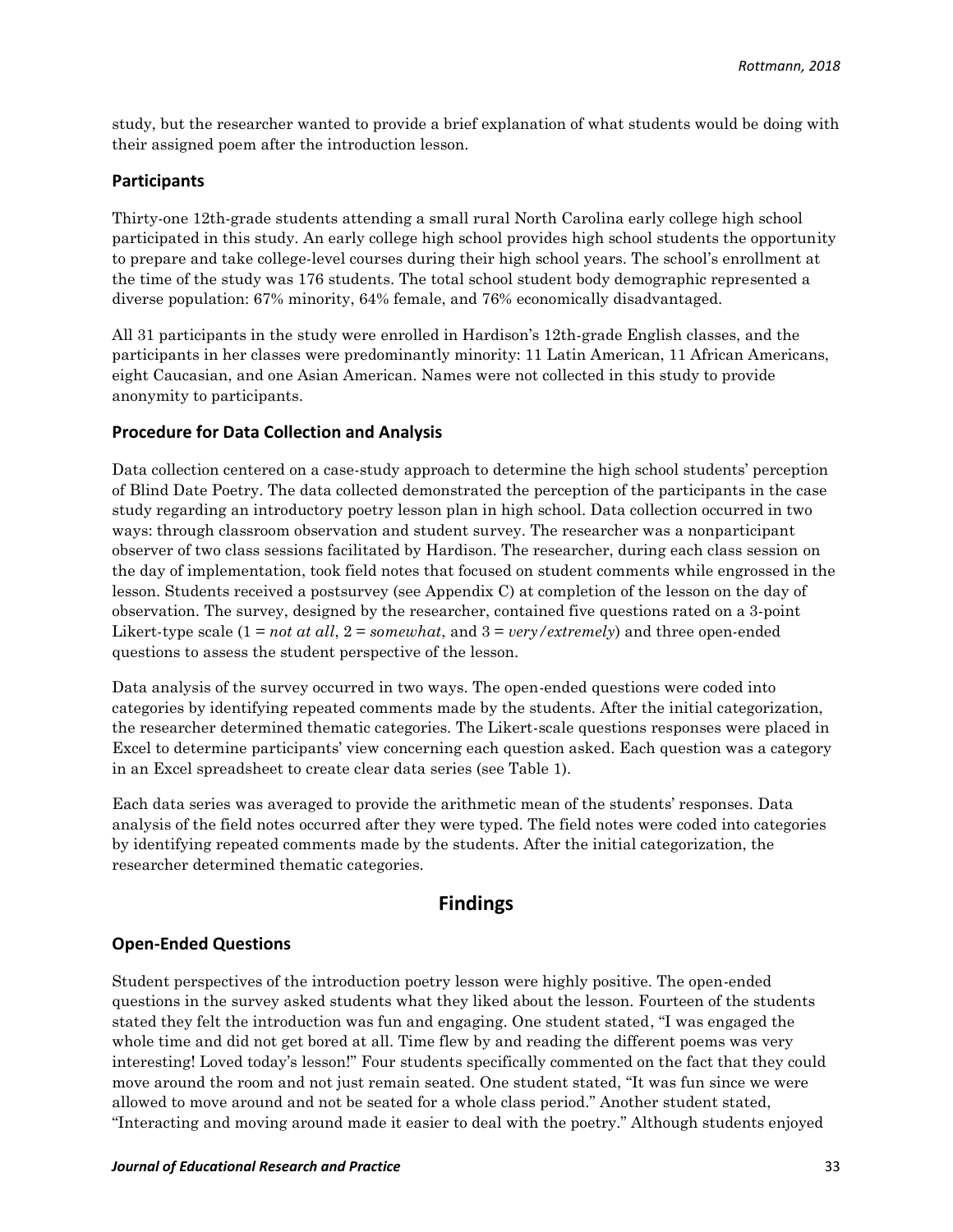the ability to move around, three students stated that they would have liked more time with the poems that were longer.

Although some students would have liked more time with the poems, students perceived the active learning lesson as providing a sense of ease in learning poetry. One student pointed out that "I wasn't immediately intimidated" when reading in this way because it provided five to seven words on the front of the envelope to introduce the poem. Students also liked that they did not have to analyze the poem they read immediately, and it was easier to learn poetry in this format. One English-as-asecond-language student stated, "This lesson was really helpful because I have a problems understanding English, this has helped me understand it in a different way than at normal high school." However, two students stated that they did not like the idea of blind dating poetry because, as one of them stated, the lesson was "a little excessive. Just to pick a poem to study."

Nineteen students stated they enjoyed the variety of poems. Thirteen students stated they liked the ability to find a poem that they actually wanted to study. One student pointed out appreciation that they "were allowed to pick our own poem, instead of being assigned one" they would not like. However, four students stated that a larger variety of poems should be offered, and two students did not like the themes of the poems. One of those students felt the poems were too sad, and "One of poem that I was reading I did not like because it was talking about a young 4-year-old was dead, that was really sad." The other student suggested the teacher "ask for themes students would want to do projects on." Three students stated that they did not like that the lesson only allowed them to rate their top three poems. One student disliked that another student could end up with the poem they liked: "I didn't like how other people chose the same poem as their number one pick that I could have choose. This kept me from being able to get the one I wanted."

Although some students expressed displeasure with possibly not receiving their chosen poem, several students stated they liked Blind Date Poetry because it was different from the way they had previously experienced poetry introductions. One student stated,

I liked that we were able to connect to different types of poetry and find the kind that spoke to us. I had a "poetry notebook" project in middle school and I hated poetry because of it. This made me like it.

Another student stated,

Most of the time, teachers just jump into poetry. We read one as a class and take the time to study it. But with the blind date we are able to choose which poem we like or dislike, which allows flexibility.

#### **Likert Scale**

The Likert scale section of the survey found students enjoyed the lesson (see Table 1).

| Questions                       | M     | SD.   |
|---------------------------------|-------|-------|
| 1. Lesson helpful               | 2.677 | 0.475 |
| 2. Held attention               | 2.806 | 0.401 |
| 3. Easy to understand           | 2.838 | 0.454 |
| 4. Made me want to study poetry | 2.290 | 0.642 |
| 5. Enjoyed lesson               | 2.806 | 0.401 |

**Table 1.** *Student Responses to Likert Scale Questions*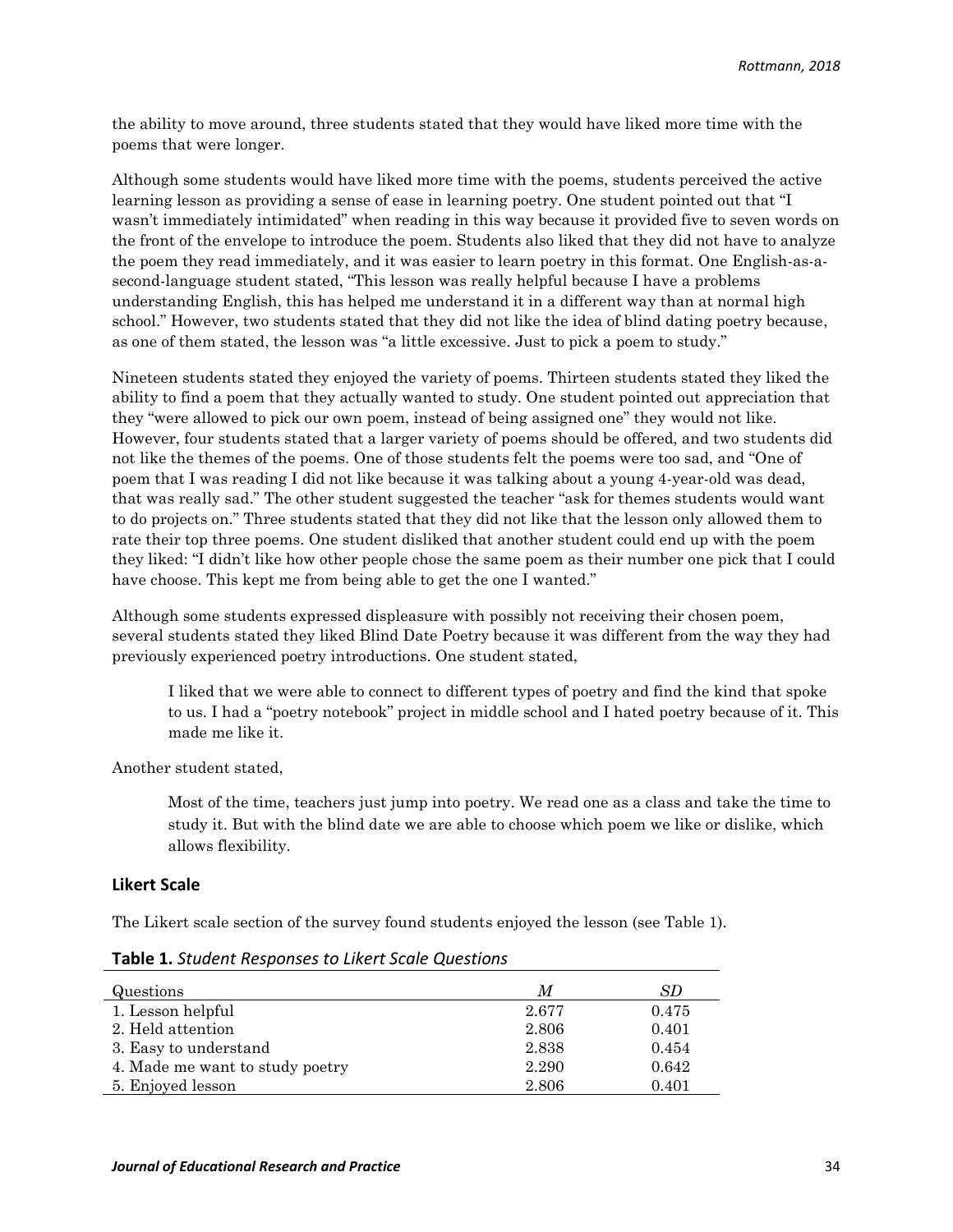The mean for Question 5 was 2.8, demonstrating students enjoyed the lesson. For Question 5, 80% of the students indicated on that they extremely enjoyed the lesson by marking a 3 on the survey, while 19% indicated they somewhat enjoyed the lesson by marking a 2 on the survey. No students indicated that they did not enjoy the lesson at all by marking a 1 for Question 5. Question 2 had a mean score of 2.8, as 80% of the students marked a 3 to identify the lesson extremely held their attention. However, the Question 4 mean score was 2.2, as 10% of the students marked 1, demonstrating the lesson did not motivate them to study poetry.

#### **Field Notes**

As students walked into the class, they expressed their excitement about the classroom layout. One student exclaimed, "This is exciting!" Although, not all of the students were excited about the lesson, as one student stated, "I don't like poetry at all" after Hardison explained they would read poems.

After Hardison explained the lesson format and instructed students to read quietly with no talking, students engaged in the lesson. However, students did make comments during the lesson. Comments initially started concerning the keywords on the envelopes. One student stated, "I don't like this one" after reading the key words, and choose a different envelope to open.

As students read their chosen poems, comments were made about their contents. Students verbally stated if they felt connected to or disliked the poem they were reading. Several students stated that they were going to cry after reading a poem, "Oh my God, I am crying. This is so sad," or "I think I found my match." After reading a poem, one student said, "A poem has never touched me that way, really. I think he is the one. I think I found my man." Another student asked, "Can you love two poems?" Hardison responded, "Yes, but that is a love triangle, and you will have to pick eventually." Other students joked around after removing a poem from the envelope. One student stated, after removing a lengthy poem from an envelope, "Wow, that's a big personality!"

#### **Discussion**

Overall, the high school students enjoyed Blind Date Poetry because it provided them autonomy, which motivated them to continue reading the poem they were able to choose. The survey results supported the student preference of self-selecting a poem to study. The ability to choose a poem is like a traditional blind date, because after a blind date, the daters decide if they would like to see one another again. The lesson's support of autonomy generated intrinsic motivation, which provided the students a voice in the classroom because they were able to choose the poem they wanted to study (Jang, Reeve, & Deci, 2010; Niemiec & Ryan, 2009).

Blind Date Poetry also allowed students to connect to various poems in an enjoyable, high-speed, interactive way, as supported through the data. The lesson also provided students a different way to engage in poetry, as was evident by the English-as-a-second-language student's comment. The lesson also provided students time to process their emotions toward the poem before they evaluated and analyzed a chosen poem. The results of the data support previous research concerning student autonomy and motivation during the learning process (Diseth & Samdal, 2014; León, Núñez, & Liew, 2015), as the students rated the lesson as enjoyable due to the ability to choose from a variety of poems and the opportunity to move around. The combination of autonomy and lesson delivery fostered student motivation to want to study poetry.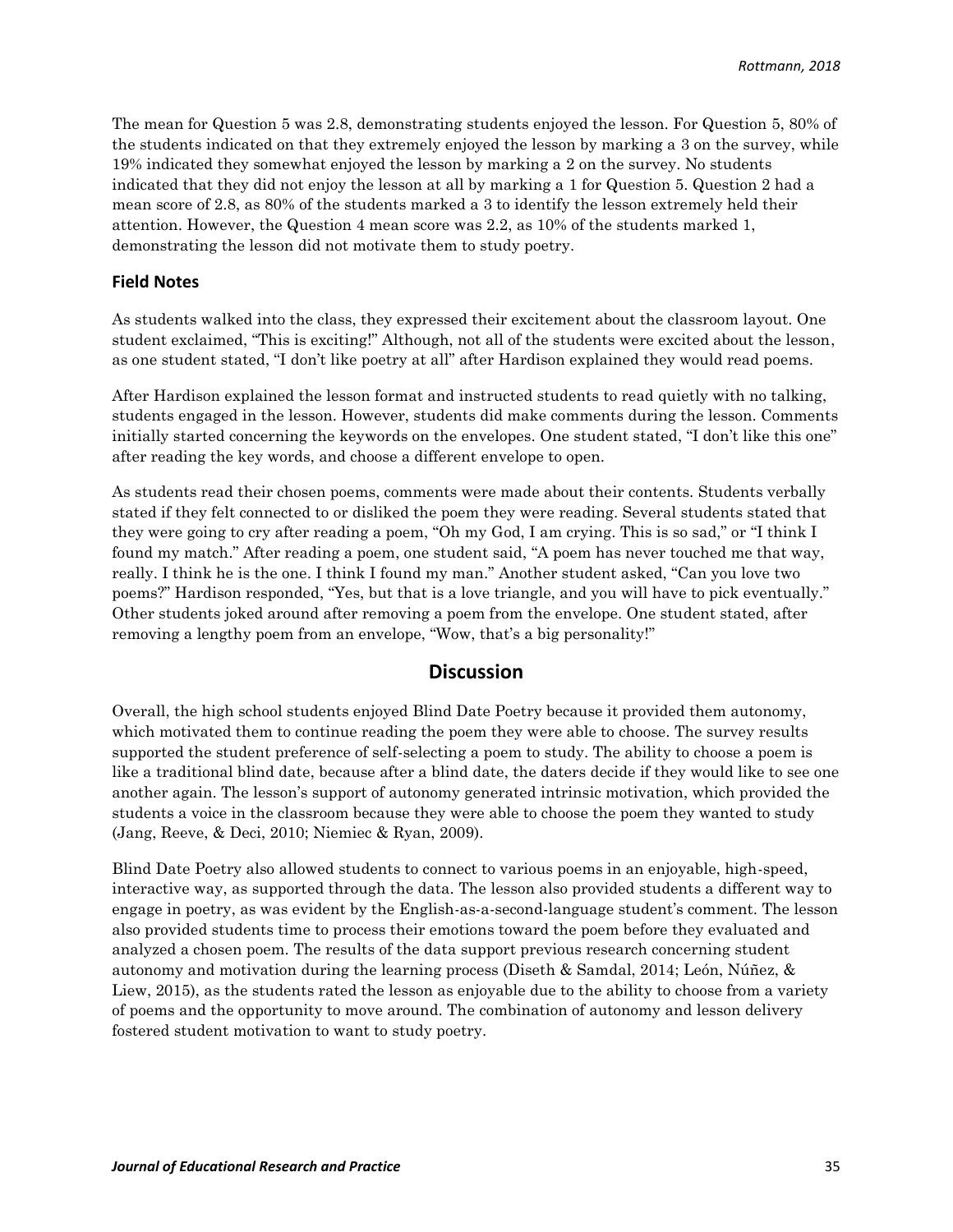#### **Limitations and Future Studies**

There were several limitations of the study. One limitation was the small sample size, and all participants attended an early college high school, which required students submit an application to attend. Students self-selected to attend the school, so they may already have intrinsic motivation to engage in lessons. Another limitation was the lack of video recording. The field notes were based on the researcher's observation at the time of the lesson verses being transcribed.

Another possible limitation could be attributed to Hardison's personality. Her method of presenting the lesson could have been a factor in the students' enjoyment of it. Hardison began the class by informing the students that they will spend 2 weeks with the poem they choose that day, "just in time for prom." Hardison also stated that like any high school romance, they would break up with their poem at the end of the unit. Also, as students read and rated their poems, Hardison played wedding-themed mood music. Hardison informed the students the music was to get "you into the mood," and one student responded, "Wow Ms. Hardison, we will only be with these poems for twoweeks. You are moving too fast!" Ms. Hardison responded back, "You are right, you have miles to go before you wed," and then the blind dating began.

In future studies, a larger pool of participants should be used, and in different classes led by different teachers. The study should also be conducted in several traditional high schools to see if Blind Date Poetry is effective with various academic levels. Further exploration concerning student motivation and autonomy when introducing poetry should also be examined. Additional lesson implementation and observations need to be conducted to determine if student motivation was connected to autonomy. Also, in future studies, a more comprehensive survey should be used and interviews of students and teachers should be conducted. Future research should also examine the themes that would motivate students to continue reading poetry.

#### **Conclusion**

High school English teachers have the task of introducing a vast amount of literature to students, and many times, it is challenging to introduce and foster continual engagement in poetry. There are numerous ways to introduce it, but some do not motivate students to continue reading. However, English teachers continue to create new methods of introducing poetry to their students, and Hardison's Blind Date Poetry is one of those effective methods. She has designed a poetry introduction lesson that fosters autonomy, quick decision-making, and personal interest by giving students a variety of poems and a choice. Hardison told her students that "Sometimes you will meet a poem, and you are like I need that bell to ring so I can move. Sometimes you will find a poem that you love."

### **References**

- Applebee, A., Langer, J., Nystrand, M., & Gamoran, A. (2003). Discussion-based approaches to developing understanding: Classroom instruction and student performance in middle and high school English. *American Educational Research Journal, 40*, 685–730.
- Center for Research on Learning and Teaching. (n.d.). Active learning. Retrieved from http://www.crlt.umich.edu/tstrategies/tsal
- Diseth, Å., & Samdal, O. (2014). Autonomy support and achievement goals as predictors of perceived school performance and life satisfaction in the transition between lower and upper secondary school. *Social Psychology of Education, 17*, 269–291.
- Emert, T. (2015). Pairing poetry and technology: Teaching from the "outside inward." *English Journal, 104*, 59–64.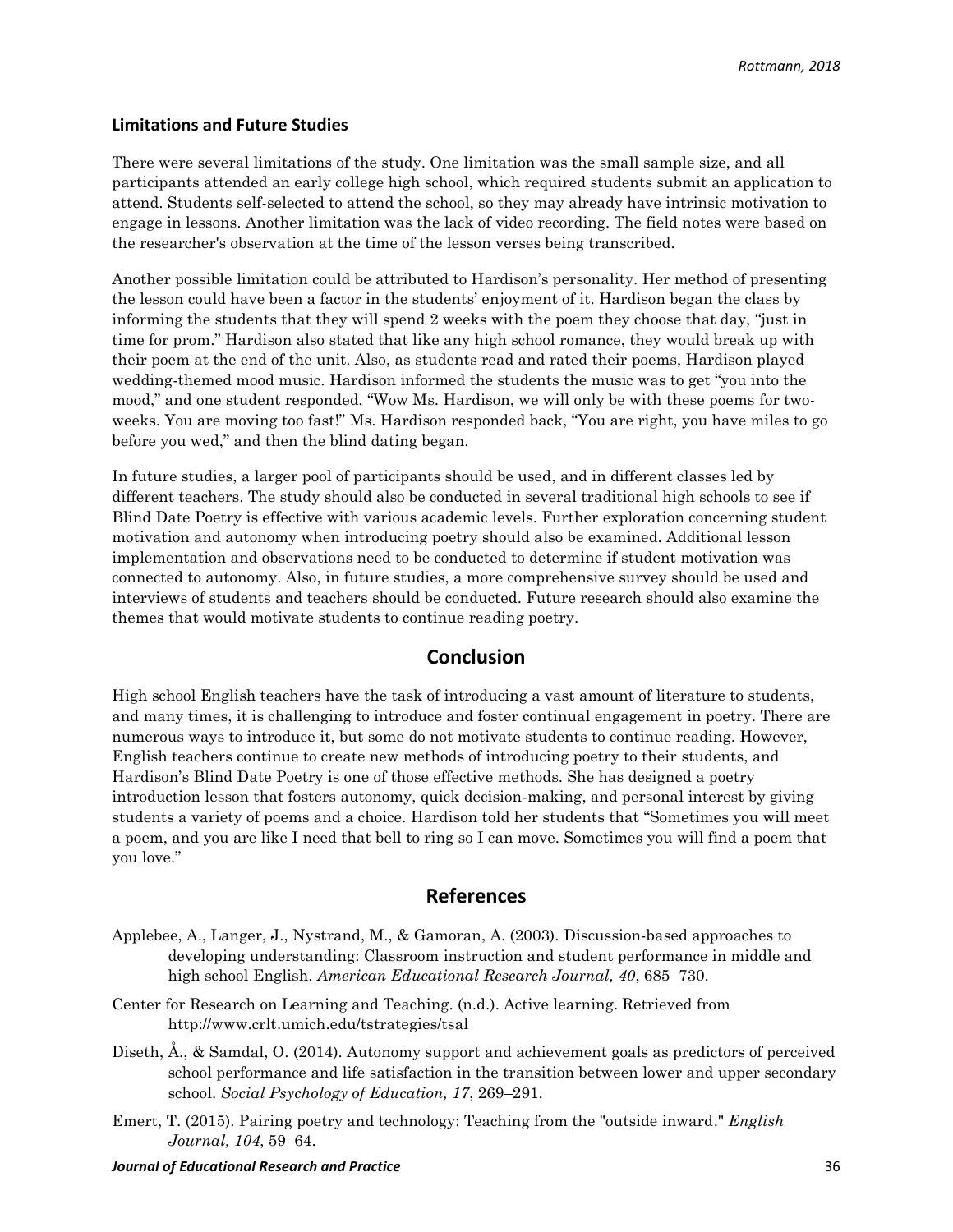- Gulla, A. N. (2015). Nobody knows the stories of others: High school English Language Learners find their poetic voices by responding to works of art. *TESOL Journal, 6*, 612–620. doi:10.1002/tesj.227
- Jang, H., Reeve, J., & Deci, E. L. (2010). Engaging students in learning activities: It is not autonomy support or structure but autonomy support and structure. *Journal of Educational Psychology, 102*, 588. doi:10.1037/a0019682
- Jocson, K. M. (2005). "Taking it to the mic": Pedagogy of June Jordan's poetry for the people and partnership with an urban high school. *English Education, 37*, 132–148.
- Lee, C. (1995). A culturally based cognitive apprenticeship: Teaching African American high school students skills in literary interpretation. *Reading Research Quarterly, 30*, 608–630. doi:10.2307/748192
- León, J., Núñez, J. L., & Liew, J. (2015). Self-determination and STEM education: Effects of autonomy, motivation, and self-regulated learning on high school math achievement. *Learning and Individual Differences, 43*, 156–163.
- Loose, W., & Marcos, T. (2016). Instructional design for millennials: Instructor efficiency in streamlining. In P. Dickenson & J. Jaurez (Eds.), *Increasing productivity and efficiency in online teaching* (pp. 1–25). Hershey, PA: Information Science Reference.
- Lynch, T. L. (2015). Feeling Walt Whitman: Introducing new literatures and quantitative techniques to interpret poetry. *English Journal, 104*, 100–102.
- Manning, L. (2016). Rewriting struggles as strength: Young adults' reflections on the significance of their high school poetry community. *Research in the Teaching of English, 50*, 288–308.
- Niemiec, C. P., & Ryan, R. M. (2009). Autonomy, competence, and relatedness in the classroom: Applying self-determination theory to educational practice. *Theory and Research in Education, 7*, 133–144. doi:10.1177/1477878509104318
- Perrillo, J. (2015). The popularization of high school poetry instruction, 1920–1940. *Research in the Teaching of English, 50*, 111–118.
- Somers, A. B. (1999). *Teaching poetry in high school*. Urbana, IL: National Council of Teachers of English.

*[Appendices follow]*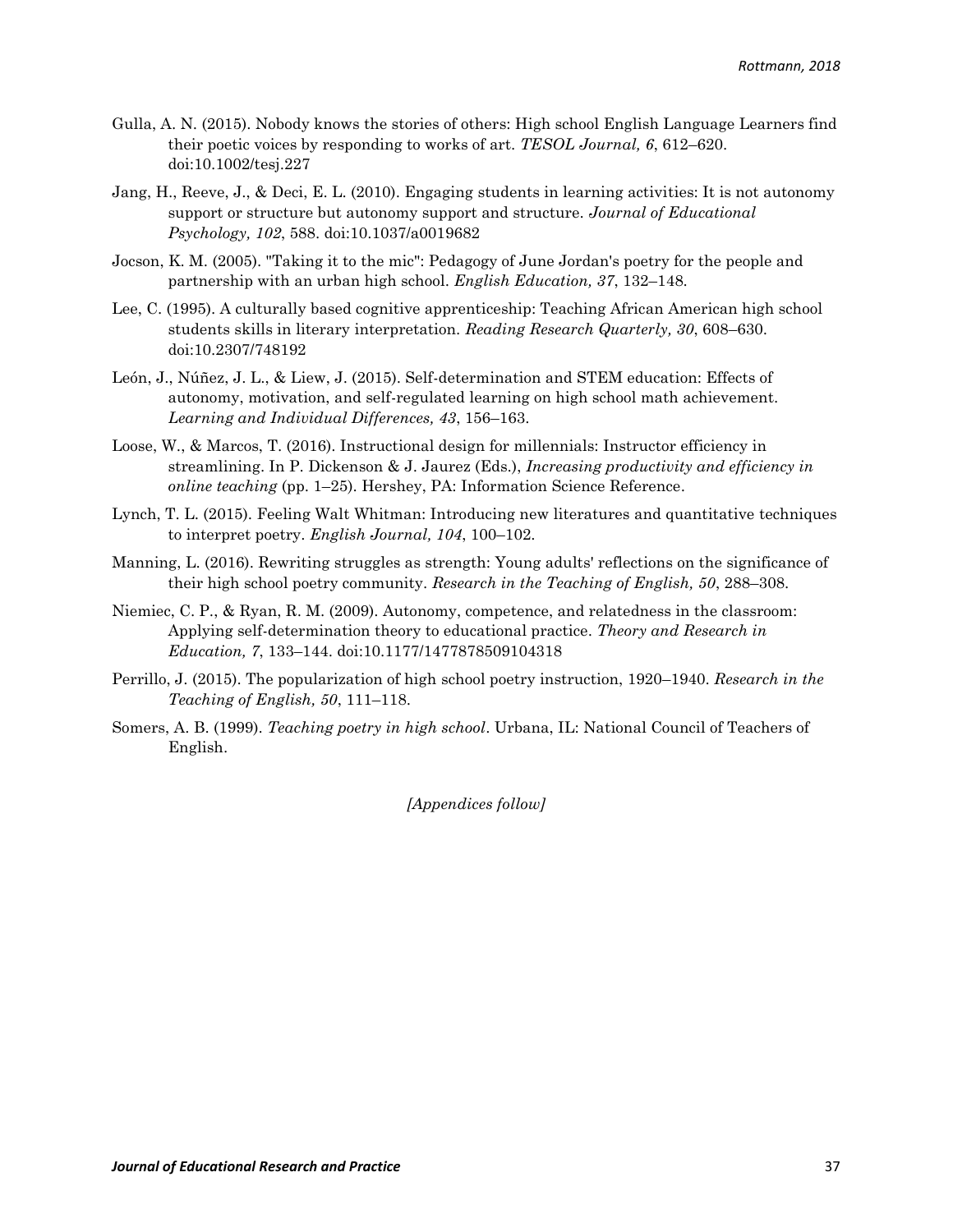## **Appendix A**

| #. Poem Title                              | 1st Period | 2nd Period |
|--------------------------------------------|------------|------------|
| 1. MCMXIV                                  |            |            |
| 2. If<br>$\alpha$                          |            |            |
| 3. Preface to a Twenty Volume Suicide Note |            |            |
| 4. Annabell Lee                            |            |            |
| 5. I Remember                              |            |            |
| 6.Still I Rise                             |            |            |
| 7.Out, Out                                 |            |            |
| 8. A Pity. We Were Such a Good Invention   |            |            |
| 9.Since Feeling is First                   |            |            |
| 10, Love Song of J. Alfred Prufrock        |            |            |
| 11. A Carcass                              |            |            |
| 12. Clancy of the Overflow                 |            |            |
| 13. Suicide's Note                         |            |            |
| 14. The Guest House                        |            |            |
| 15. Hope is the thing with the feathers    |            |            |
| 16. If thou of fortune be bereft           |            |            |
| 17. The Journey                            |            |            |
| 18. Vincent Malloy                         |            |            |
| 19. Both Sides, Now                        |            |            |
| 20.In the Desert                           |            |            |
| 21. The Star                               |            |            |
| 22. Tonight at Noon                        |            |            |
| 23.Mid-Term Break                          |            |            |
| 24. Invictus                               |            |            |
| 25.I Wandered Lonely as a Cloud            |            |            |

## **Poetry Project-Based Learning (PBL) Assignments**

*Note:* Created by October 2015 by Monet Hardison.

Ĵ.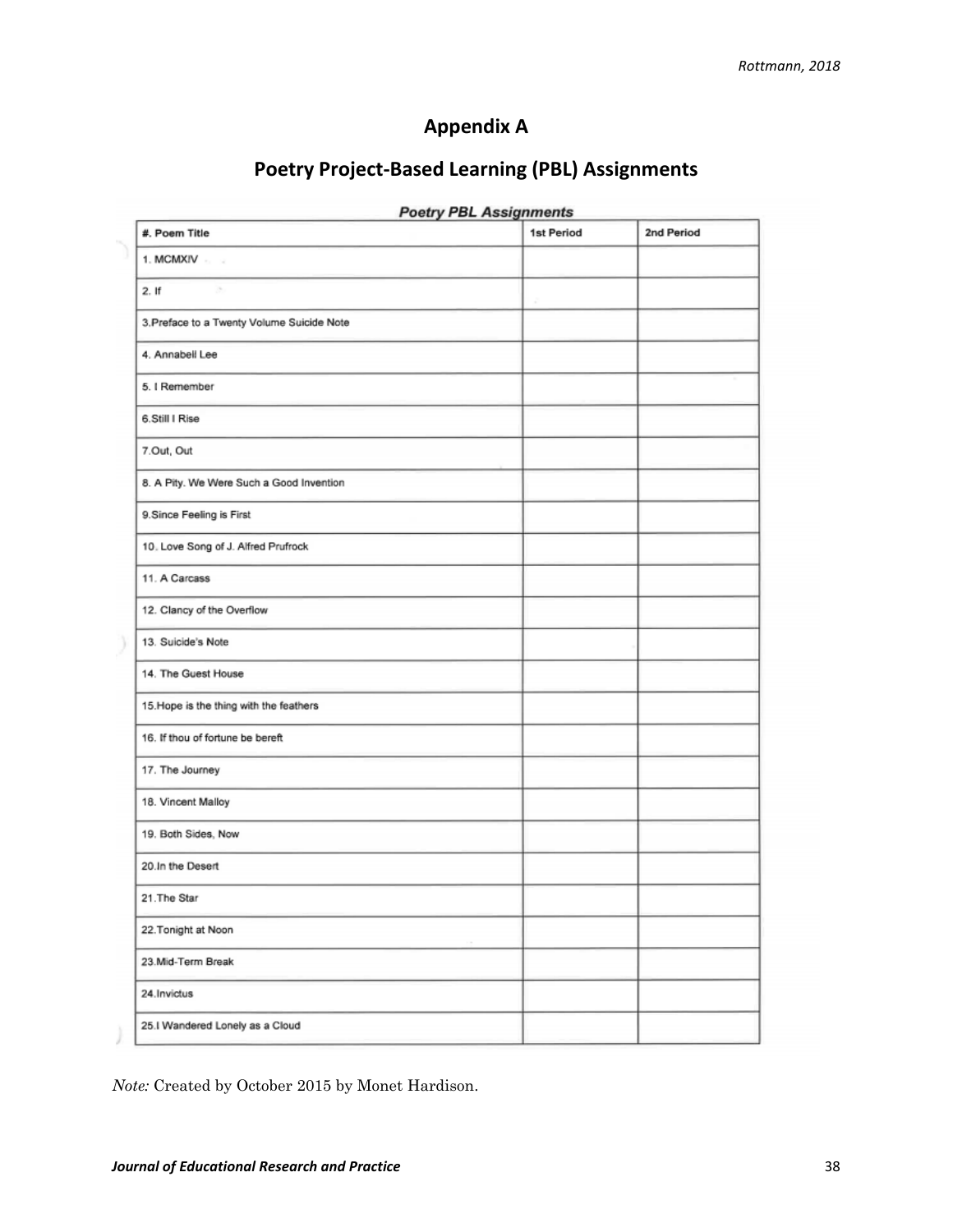## **Appendix B**

## **Blind Date With a Poem**

| <b>NAME</b> |  |
|-------------|--|
|             |  |



Based on the outside labels, choose a poem from the table that interests you. You will have 3 minutes to get to know your poem.

Next, for ONE poem of your choosing at each table, complete the first 4 columns of the chart below. You will rate your dates AFTER you have visited all of the tables.

| 1234567 |
|---------|
|         |
| 1234567 |
| 1234567 |
| 1234567 |
| 1234567 |
| 1234567 |
| 1234567 |
|         |

*Note:* Created by October 2015 by Monet Hardison.